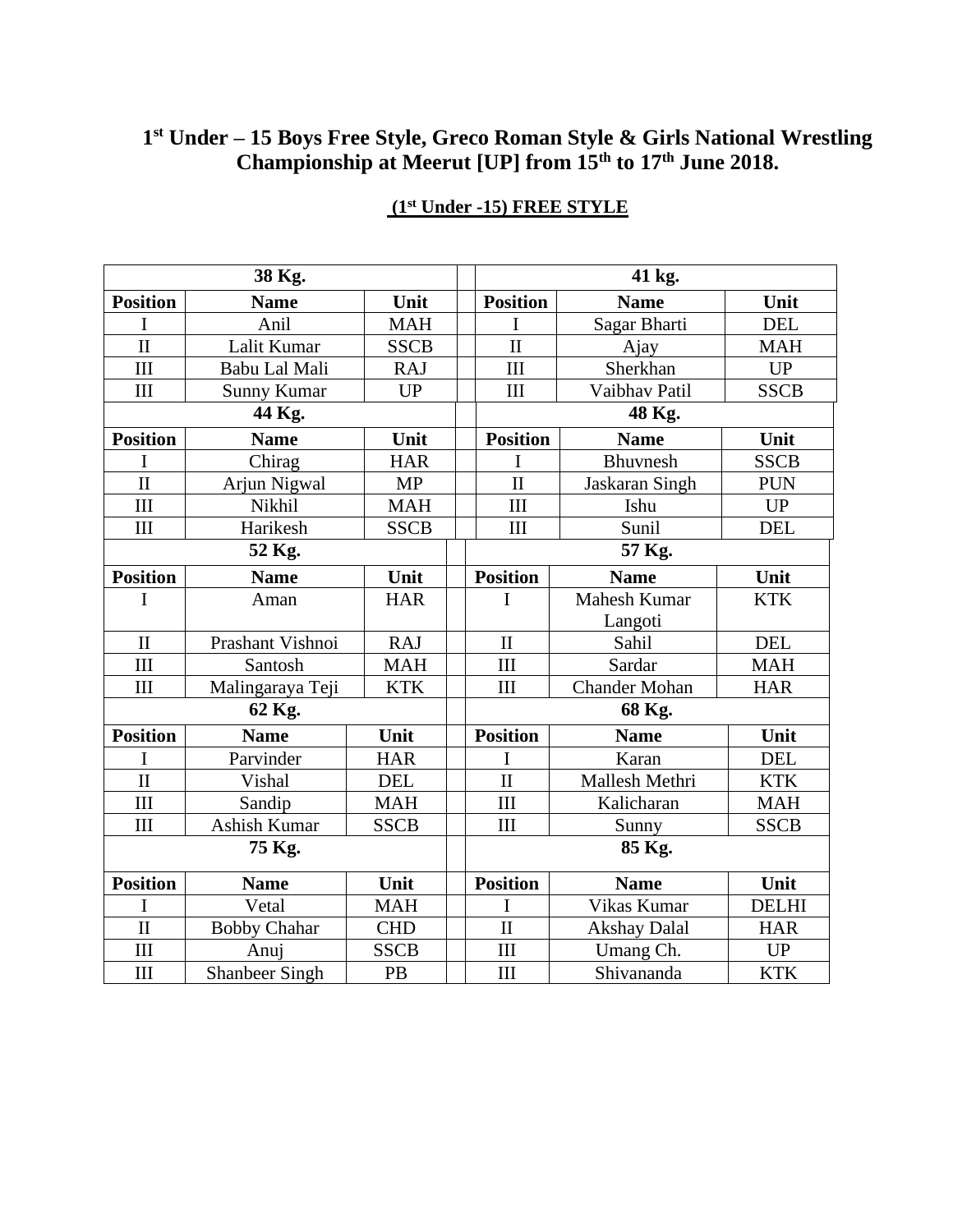#### **1 st Under – 15 Boys Free Style, Greco Roman Style & Girls National Wrestling Championship at Meerut [UP] from 15th to 17th June 2018.**

| 38 Kg.                  |                       |             |  | 41 kg.                  |                     |               |  |
|-------------------------|-----------------------|-------------|--|-------------------------|---------------------|---------------|--|
| <b>Position</b>         | <b>Name</b>           | Unit        |  | <b>Position</b>         | <b>Name</b>         | Unit          |  |
| I                       | <b>Yeshveer Malik</b> | <b>HAR</b>  |  | I                       | Sagar Bharti        | <b>DEL</b>    |  |
| $\mathbf{I}$            | Sahil Yadav           | <b>PUN</b>  |  | $\mathbf{I}$            | Vishwajit           | <b>MAH</b>    |  |
| III                     | Dinesh Kakde          | <b>SSCB</b> |  | III                     | <b>Akshay Malik</b> | <b>HAR</b>    |  |
| III                     | Gaurav                | <b>MAH</b>  |  | III                     | <b>Happy Singh</b>  | <b>PUN</b>    |  |
| 44 Kg.                  |                       |             |  | 48 Kg.                  |                     |               |  |
| <b>Position</b>         | <b>Name</b>           | Unit        |  | <b>Position</b>         | <b>Name</b>         | Unit          |  |
| I                       | Vikash Vishnoi        | <b>RAJ</b>  |  | I                       | Rupin               | <b>HAR</b>    |  |
| $\mathbf{I}$            | Vishal                | <b>PUN</b>  |  | $\overline{\rm II}$     | Neeraj Kumar        | <b>BIHAR</b>  |  |
| III                     | Durgvijay             | <b>UP</b>   |  | III                     | Ram Kumar           | <b>PUNJAB</b> |  |
| III                     | Ankit                 | <b>HAR</b>  |  | III                     | Rushikesh Patil     | <b>SSCB</b>   |  |
| 52 Kg.                  |                       |             |  | 57 Kg.                  |                     |               |  |
| <b>Position</b>         | <b>Name</b>           | Unit        |  | <b>Position</b>         | <b>Name</b>         | Unit          |  |
| I                       | Kh. Longyamba         | <b>MNP</b>  |  |                         | <b>Omkar Patil</b>  | <b>MAH</b>    |  |
| $\overline{\mathbf{H}}$ | Adesh Ingale          | <b>SSCB</b> |  | $\mathbf{I}$            | Deepak              | <b>SSCB</b>   |  |
| III                     | Ankit                 | <b>WB</b>   |  | III                     | Parduman Yadav      | <b>UP</b>     |  |
| III                     | Lalit                 | <b>HAR</b>  |  | III                     | Monu                | <b>DELHI</b>  |  |
| 62 Kg.                  |                       |             |  | 68 Kg.                  |                     |               |  |
| <b>Position</b>         | <b>Name</b>           | Unit        |  | <b>Position</b>         | <b>Name</b>         | Unit          |  |
| I                       | Ravi                  | <b>WB</b>   |  | I                       | Ashu Pal            | <b>UP</b>     |  |
| $\overline{\rm II}$     | Sachin                | <b>SSCB</b> |  | $\overline{\rm II}$     | Manumaht Savalgi    | <b>KTK</b>    |  |
| III                     | Aakash                | <b>HAR</b>  |  | III                     | S. Manoj Kumar      | <b>TN</b>     |  |
| III                     | Dhiraj Sonkar         | <b>UP</b>   |  | III                     | Ranjeet             | <b>MAH</b>    |  |
| 75 Kg.                  |                       |             |  | 85 Kg.                  |                     |               |  |
| <b>Position</b>         | <b>Name</b>           | Unit        |  | <b>Position</b>         | <b>Name</b>         | Unit          |  |
| I                       | Deepak Chahal         | <b>DEL</b>  |  | I                       | Arshdeep Singh      | <b>PUN</b>    |  |
| $\overline{\mathbf{H}}$ | Ankit                 | <b>HAR</b>  |  | $\overline{\mathbf{H}}$ | Kartik Dahiya       | <b>DEL</b>    |  |
| III                     | Sahil                 | <b>PUN</b>  |  | III                     | Shitanshu Yadav     | <b>UP</b>     |  |
| III                     | <b>Raman Singh</b>    | <b>UP</b>   |  | III                     | Jaskaran            | <b>CHD</b>    |  |

# **(1st Under -15) – GRECO ROMAN STYLE**

**.**